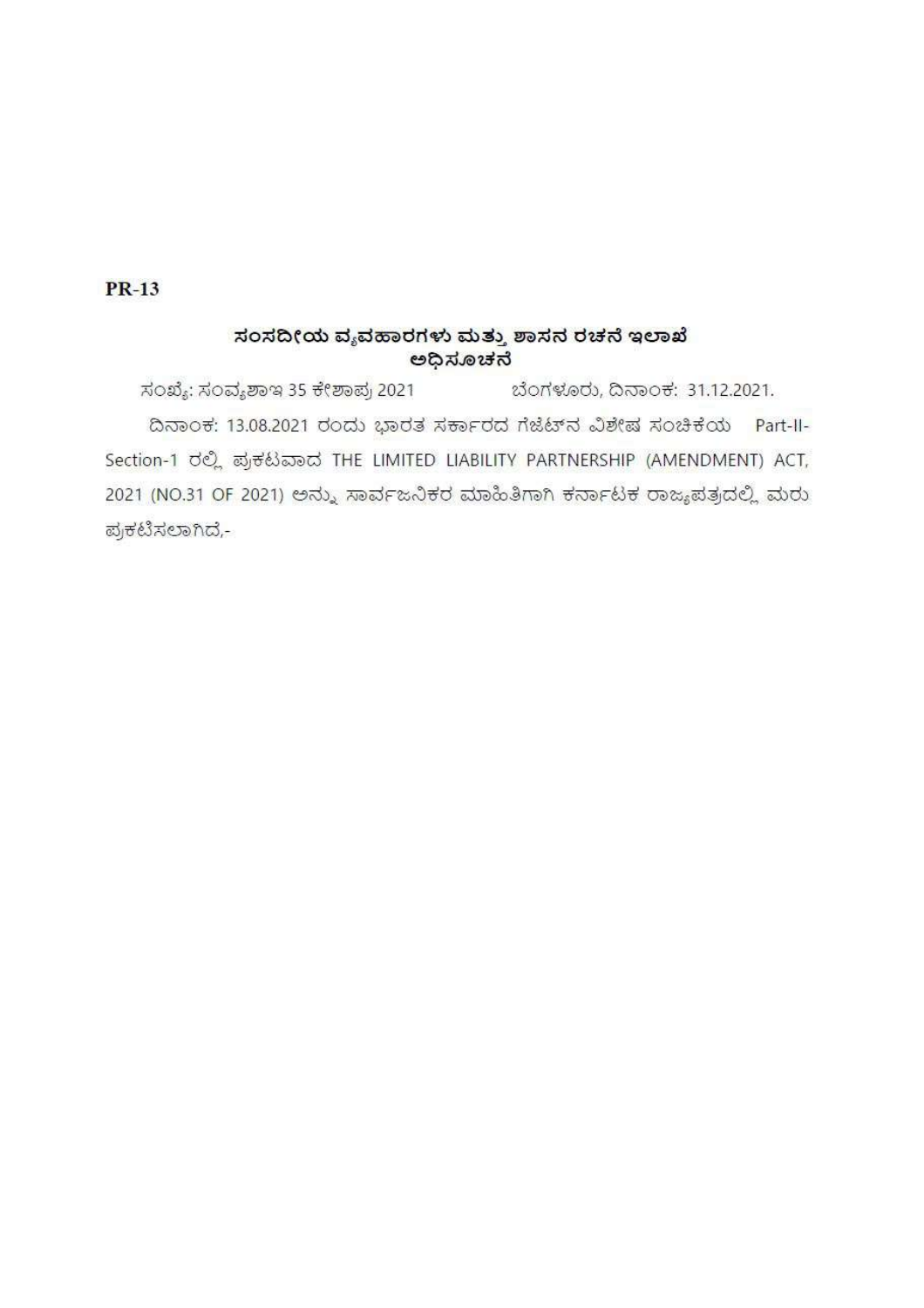

The Gazette of Andia<br>  $\frac{1}{2}$  and  $\frac{1}{2}$  and  $\frac{1}{2}$  and  $\frac{1}{2}$ <br>  $\frac{1}{2}$  and  $\frac{1}{2}$ <br>  $\frac{1}{2}$  and  $\frac{1}{2}$ <br>  $\frac{1}{2}$  and  $\frac{1}{2}$ <br>  $\frac{1}{2}$  and  $\frac{1}{2}$ <br>  $\frac{1}{2}$  and  $\frac{1}{2}$ <br>  $\frac{1}{2}$  and  $\frac{1}{2$ 

सी.जी.-डी.एल.-अ.-13082021-228987 CG-DL-E-13082021-228987

असाधारण

**EXTRAORDINARY** भाग $II$   $=$  खण्ड 1

**PART II** - Section 1

प्राधिकार से प्रकाशित

PUBLISHED BY AUTHORITY

सं॰ 42] बुर्हिल्ली, शुक्रवार, अगस्त 13, 2021/ श्रावण 22, 1943 (शक)

इस भाग में भिन्न पृष्ठ संख्या दी जाती है जिससे कि यह अलग संकलन के रूप में रखा जा सके। Separate paging is given to this Part in order that it may be filed as a separate compilation.

### MINISTRY OF LAW AND JUSTICE

(Legislative Department)

New Delhi, the 13th August, 2021/ Sravana 22, 1943 (Saka)

The following Act of Parliament received the assent of the President on the 13th August, 2021, and is hereby published for general information:

## THE LIMITED LIABILITY PARTNERSHIP (AMENDMENT) ACT, 2021

### NO. 31 OF 2021

[13th August, 2021.]

#### An Act to amend the Limited Liability Partnership Act, 2008.

BE it enacted by Parliament in the Seventy-second Year of the Republic of India as follows:—

1. (1) This Act may be called the Limited Liability Partnership (Amendment) Act, 2021. Short title and

(2) It shall come into force on such date as the Central Government may, by notification in the Official Gazette, appoint and different dates may be appointed for different provisions of this Act and any reference in any such provision to the commencement of this Act shall be construed as a reference to the coming into force of that provision.

2. Throughout the Limited Liability Partnership Act, 2008 (hereinafter referred to as the 6 of 2009. 1 of 1956. principal Act), for the words and figures "the Companies Act, 1956" wherever they occur, the <sup>reterence</sup> of 18 of 2013. words and figures "the Companies Act, 2013" shall be substituted.

commencement.

Substitution of reference of certain expressions by certain other expressions.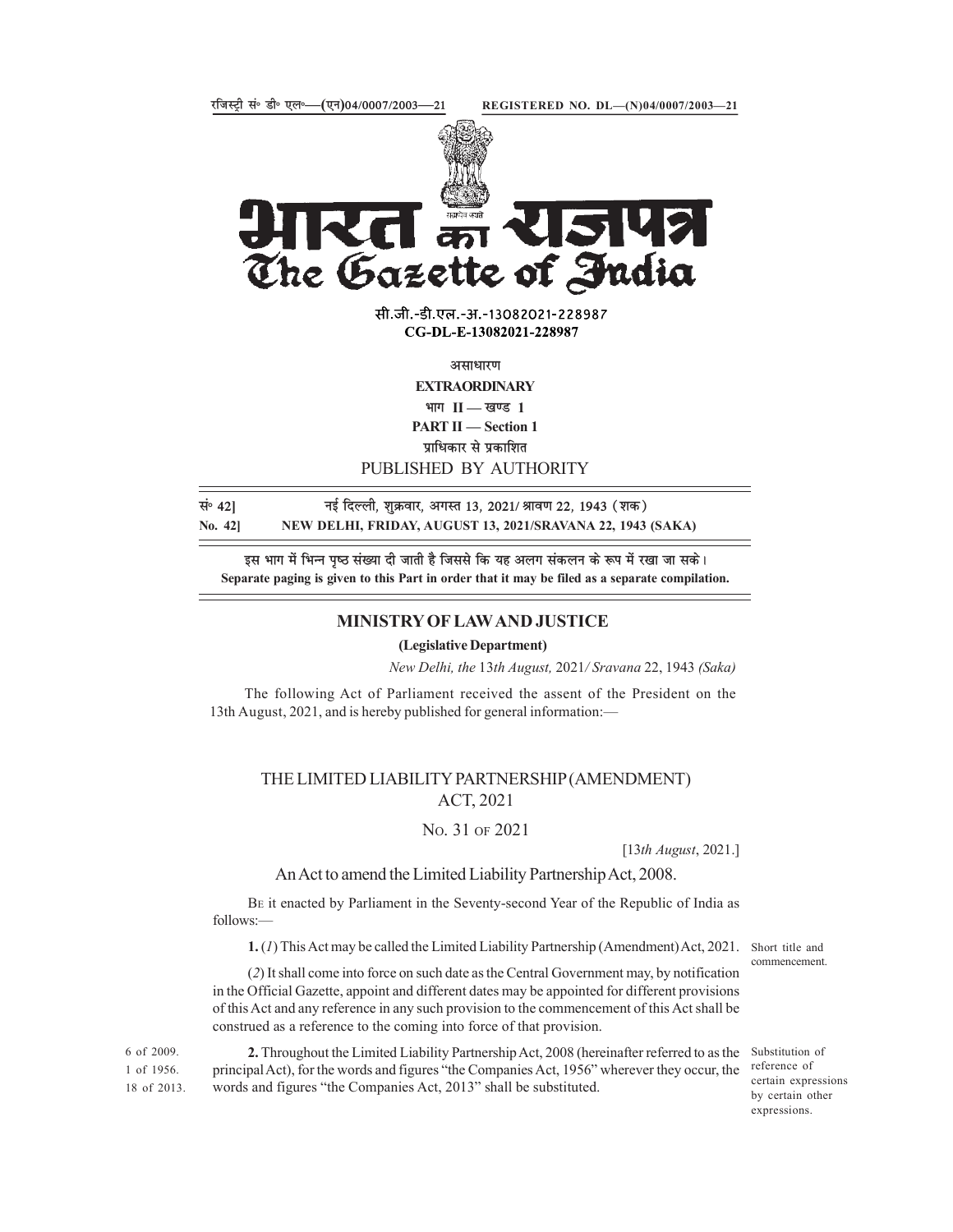of section 2.

Amendment 3. In section 2 of the principal Act, in sub-section  $(1)$ ,—

2<br>
THE GAZETTE OF INDIA EXTRAORDINARY [PART II—<br>
3. In section 2 of the principal Act, in sub-section  $(I)$ ,—<br>
(*a*) in clause (*c*), for the words, brackets, figures and letters "sub-section (*I*) of section 10FR", the wo (a) in clause (c), for the words, brackets, figures and letters "sub-section (1) of section 10FR", the word and figures "section 410" shall be substituted;

(b) in clause  $(d)$ , for the word and figure "section 3", occurring at both the places, the words, brackets and figures "clause  $(20)$  of section 2" shall be substituted;

 $(c)$  in clause  $(e)$ , for the words "and occupation", the words "and occupation" except any activity which the Central Government may, by notification, exclude" shall be substituted;

(d) after clause  $(r)$ , the following clause shall be inserted, namely:—

 $r_{\text{real}}$  (ra) "Regional Director" means a person appointed as such by the Central Government for the purposes of this Act or the Companies Act, 2013, as the case 18 of 2013.may be;";

(e) for clause  $(s)$ , the following clause shall be substituted, namely:—

 $'(s)$  "Registrar" means a person appointed by the Central Government as Registrar, an Additional Registrar, a Joint Registrar, a Deputy Registrar or an Assistant Registrar, for the purposes of this Act or the Companies Act, 2013, as 18 of 2013. the case may be;';

(*f*) after clause (*t*), the following clause shall be inserted, namely:—

 $'(ta)$  "small limited liability partnership" means a limited liability partnership

 $(i)$  the contribution of which, does not exceed twenty-five lakh rupees or such higher amount, not exceeding five crore rupees, as may be prescribed; and

(ii) the turnover of which, as per the Statement of Accounts and Solvency for the immediately preceding financial year, does not exceed forty lakh rupees or such higher amount, not exceeding fifty crore rupees, as may be prescribed; or

(iii) which meets such other requirements as may be prescribed,

and fulfils such terms and conditions as may be prescribed;';

(g) in clause  $(u)$ , for the words, brackets, figures and letters "sub-section  $(I)$  of section 10FB", the word and figures "section 408" shall be substituted.

Amendment **4.** In section 7 of the principal Act,—

(a) in sub-section  $(I)$ , in the *Explanation*, for the words "eighty-two days during the immediately preceding one year", the words "twenty days during the financial year" shall be substituted;

(b) in sub-section (6), for the words, figures and letters "sections 266A to 266G", the words and figures "sections 153 to 159" shall be substituted.

of section 10.

of section 7.

Amendment 5. In section 10 of the principal Act,—

 $(a)$  in the marginal heading, the figure "8" shall be omitted;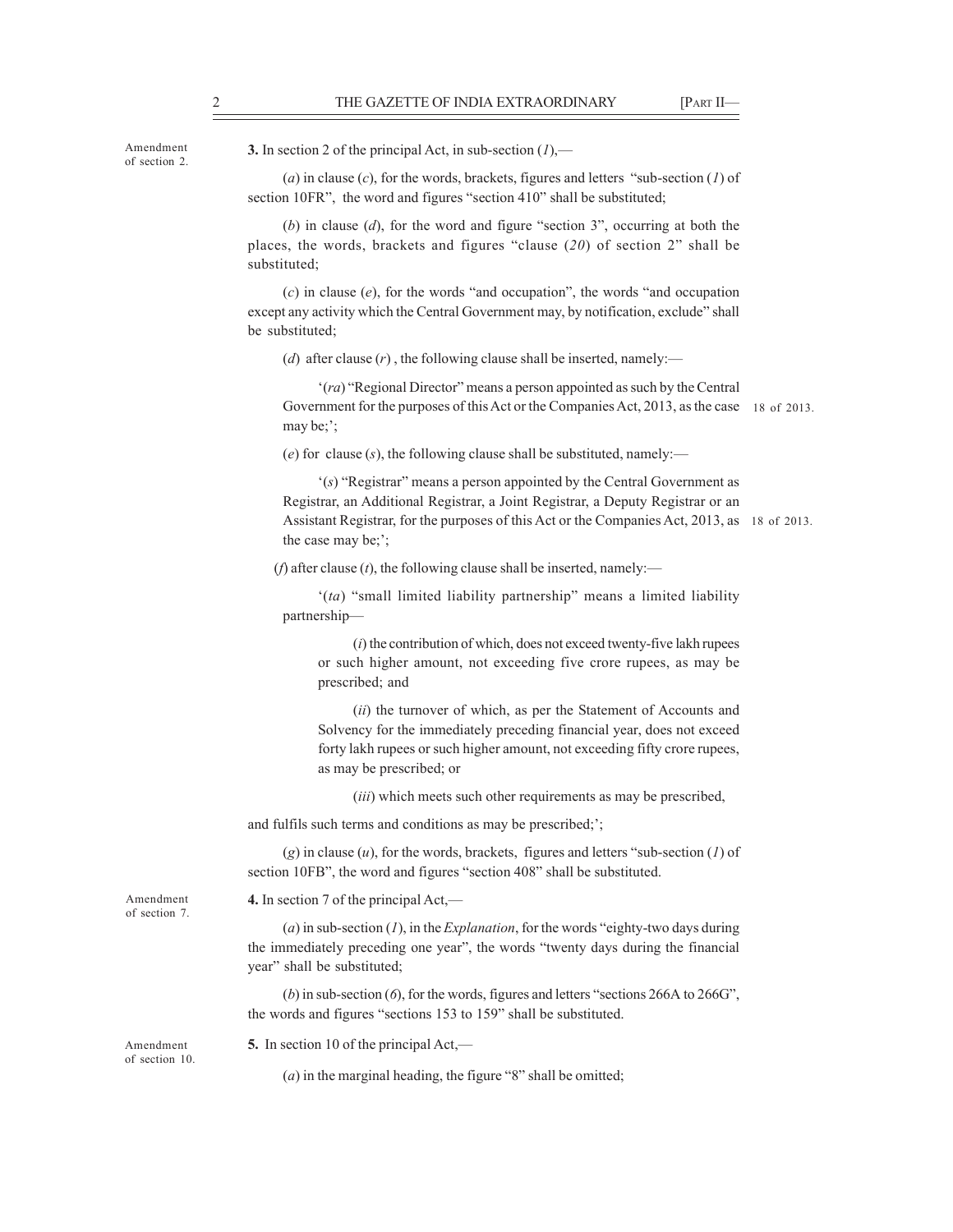SEC. 1] THE GAZETTE OF INDIA EXTRAORDINARY 3<br>
(b) in sub-section (1), for the words "punishable with fine which shall not be less than ten thousand rupees, but which may extend to five lakh rupees", the following shall be (b) in sub-section  $(1)$ , for the words "punishable with fine which shall not be less than ten thousand rupees, but which may extend to five lakh rupees", the following shall be substituted, namely:

liable to a penalty of ten thousand rupees and in case of continuing contravention, with a further penalty of one hundred rupees for each day after the first during which such contravention continues, subject to a maximum of one lakh rupees for the limited liability partnership and fifty thousand rupees for every partner of such limited liability partnership.";

(c) for sub-section (2), the following sub-sections shall be substituted, namely:—

 (2) If the limited liability partnership contravenes the provision of sub-section (4) of section 7, such limited liability partnership and its every designated partner shall be liable to a penalty of five thousand rupees and in case of continuing contravention, with a further penalty of one hundred rupees for each day after the first during which such contravention continues, subject to a maximum of fifty thousand rupees for the limited liability partnership and twenty-five thousand rupees for its every designated partner.

(3) If the limited liability partnership contravenes the provisions of sub-section (5) of section 7 or section 9, such limited liability partnership and its every partner shall be liable to a penalty of ten thousand rupees, and in case of continuing contravention, with a further penalty of one hundred rupees for each day after the first during which such contravention continues, subject to a maximum of one lakh rupees for the limited liability partnership and fifty thousand rupees for its every partner.".

**6.** In section 13 of the principal Act, for sub-section  $(4)$ , the following sub-section shall Amendment be substituted, namely:

of section 13.

of section 15.

Substituion of new section for section 17.

of name of limited liability partnership.

 $\mathcal{L}(4)$  If any default is made in complying with the requirements of this section, the limited liability partnership and its every partner shall be liable to a penalty of five hundred rupees for each day during which the default continues, subject to a maximum of fifty thousand rupees for the limited liability partnership and its every partner..

7. In section 15 of the principal Act, in sub-section (2), for clause (b), the following Amendment shall be substituted, namely:

 $'(b)$  identical or too nearly resembles to that of any other limited liability partnership or a company or a registered trade mark of any other person under the 47 of 1999. Trade Marks Act, 1999.".

8. For section 17 of the principal Act, the following section shall be substituted, namely:

 $17. (I)$  Notwithstanding anything contained in sections 15 and 16, if through Rectification inadvertence or otherwise, a limited liability partnership, on its first registration or on its registration by a new name, is registered by a name which is identical with or too nearly resembles to

(a) that of any other limited liability partnership or a company; or

(b) a registered trade mark of a proprietor under the Trade Marks Act, 1999,

as is likely to be mistaken for it, then on an application of such limited liability partnership or proprietor referred to in clauses  $(a)$  and  $(b)$  respectively or a company, the Central Government may direct that such limited liability partnership to change its name or new name within a period of three months from the date of issue of such direction:

47 of 1999.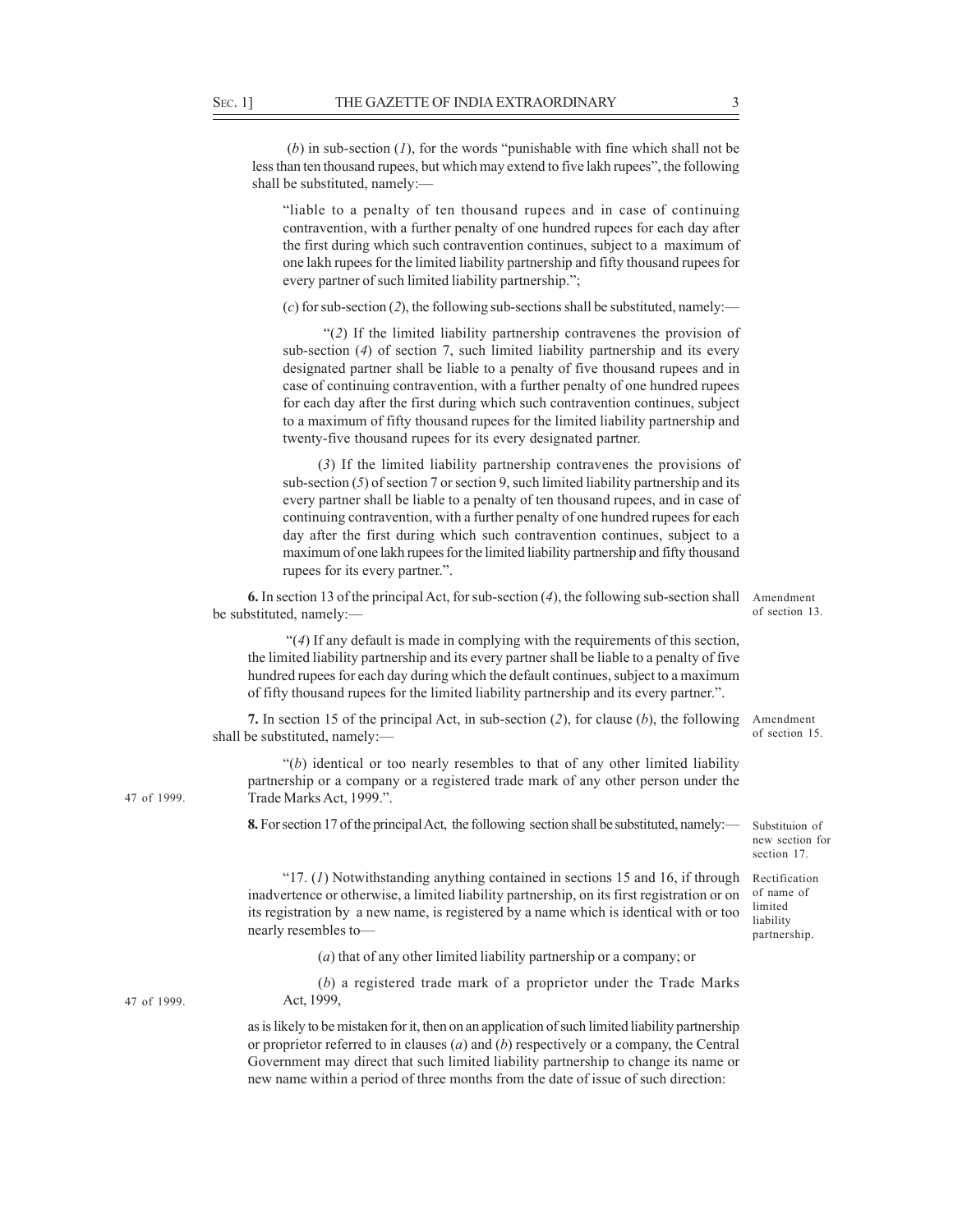|                             | THE GAZETTE OF INDIA EXTRAORDINARY                                                                                                                                                                                                                                                                                                                                                                                                                                                                                                                    | [PART II- |
|-----------------------------|-------------------------------------------------------------------------------------------------------------------------------------------------------------------------------------------------------------------------------------------------------------------------------------------------------------------------------------------------------------------------------------------------------------------------------------------------------------------------------------------------------------------------------------------------------|-----------|
|                             | Provided that an application of the proprietor of the registered trade marks shall<br>be maintainable within a period of three years from the date of incorporation or<br>registration or change of name of the limited liability partnership under this Act.                                                                                                                                                                                                                                                                                         |           |
|                             | (2) Where a limited liability partnership changes its name or obtains a new name<br>under sub-section $(I)$ , it shall within a period of fifteen days from the date of such<br>change, give notice of the change to Registrar along with the order of the Central<br>Government, who shall carry out necessary changes in the certificate of incorporation<br>and within thirty days of such change in the certificate of incorporation, such limited<br>liability partnership shall change its name in the limited liability partnership agreement. |           |
|                             | (3) If the limited liability partnership is in default in complying with any direction<br>given under sub-section $(I)$ , the Central Government shall allot a new name to the<br>limited liability partnership in such manner as may be prescribed and the Registrar<br>shall enter the new name in the register of limited liability partnerships in place of the<br>old name and issue a fresh certificate of incorporation with new name, which the<br>limited liability partnership shall use thereafter:                                        |           |
|                             | Provided that nothing contained in this sub-section shall prevent a limited liability<br>partnership from subsequently changing its name in accordance with the provisions<br>of section 16.".                                                                                                                                                                                                                                                                                                                                                        |           |
| Omission of<br>section 18.  | 9. Section 18 of the principal Act shall be omitted.                                                                                                                                                                                                                                                                                                                                                                                                                                                                                                  |           |
| Amendment<br>of section 21. | 10. In section 21 of the principal Act, for sub-section $(2)$ , the following sub-section<br>shall be substituted, namely:-                                                                                                                                                                                                                                                                                                                                                                                                                           |           |
|                             | $\lq(2)$ If the limited liability partnership contravenes the provisions of this section,<br>the limited liability partnership shall be liable to a penalty of ten thousand rupees.".                                                                                                                                                                                                                                                                                                                                                                 |           |
| Amendment<br>of section 25. | 11. In section 25 of the principal Act, for sub-sections $(4)$ and $(5)$ , the following<br>sub-sections shall be substituted, namely:-                                                                                                                                                                                                                                                                                                                                                                                                               |           |
|                             | " $(4)$ If the limited liability partnership contravenes the provisions of<br>sub-section (2), the limited liability partnership and its every designated partner shall<br>be liable to a penalty of ten thousand rupees.                                                                                                                                                                                                                                                                                                                             |           |
|                             | (5) If the contravention referred to in sub-section $(I)$ is made by any partner of<br>the limited liability partnership, such partner shall be liable to a penalty of ten thousand<br>rupees.".                                                                                                                                                                                                                                                                                                                                                      |           |
| Amendment<br>of section 30. | 12. In section 30 of the principal Act, in sub-section (2), for the words "two years", the<br>words "five years" shall be substituted.                                                                                                                                                                                                                                                                                                                                                                                                                |           |
| Amendment<br>of section 34. | 13. In section 34 of the principal Act, for sub-section (5), the following sub-sections<br>shall be substituted, namely:-                                                                                                                                                                                                                                                                                                                                                                                                                             |           |
|                             | " $(5)$ Any limited liability partnership which fails to comply with the provisions<br>of sub-section $(3)$ , such limited liability partnership and its designated partners shall<br>be liable to a penalty of one hundred rupees for each day during which such failure<br>continues, subject to a maximum of one lakh rupees for the limited liability partnership<br>and fifty thousand rupees for every designated partner.                                                                                                                      |           |
|                             | (6) Any limited liability partnership which fails to comply with the provisions of<br>sub-section $(I)$ , sub-section $(2)$ and sub-section $(4)$ , such limited liability partnership                                                                                                                                                                                                                                                                                                                                                                |           |

sub-section  $(1)$ , sub-section  $(2)$  and sub-section  $(4)$ , such limited liability partnership shall be punishable with fine which shall not be less than twenty-five thousand rupees, but may extend to five lakh rupees and every designated partner of such limited liability partnership shall be punishable with fine which shall not be less than ten thousand rupees, but may extend to one lakh rupees.".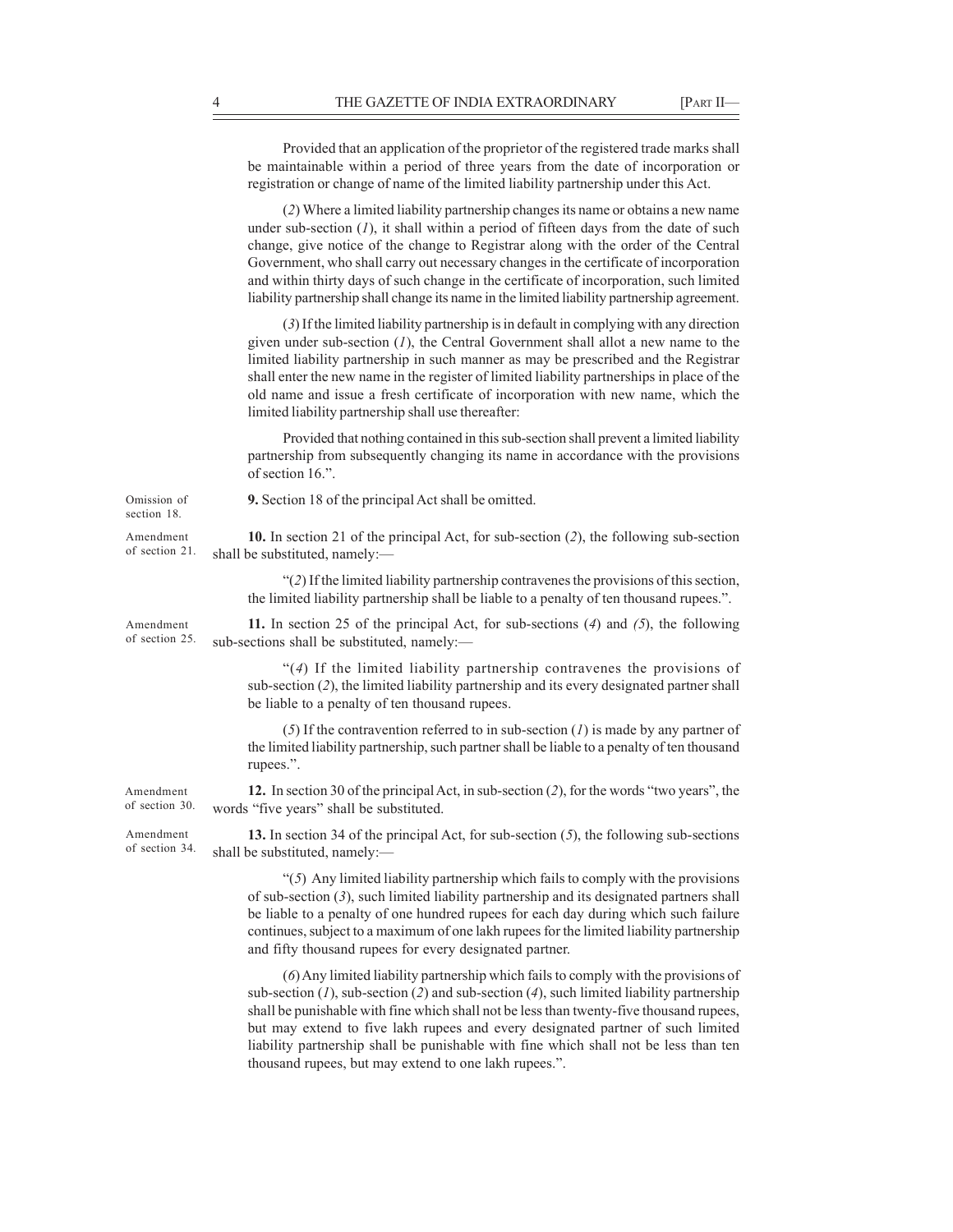SEC. 1] THE GAZETTE OF INDIA EXTRAORDINARY 5<br>
14. After section 34 of the principal Act, the following section shall be inserted, Insertion of<br>
14. After section 34 of the principal Act, the following section shall be inse 14. After section 34 of the principal Act, the following section shall be inserted, namely:— and the contract of the contract of the contract of the contract of the contract of the contract of the contract of the contract of the contract of the contract of the contract of the contract of the contract of t 34A. The Central Government may, in consultation with the National Financial 18 of 2013. Reporting Authority constituted under section 132 of the Companies Act, 2013,— and auditing (a) prescribe the standards of accounting; and (b) prescribe the standards of auditing, as recommended by the Institute of Chartered Accountants of India constituted under section 3 of the Chartered Accountants Act, 1949, for a class or classes of limited 38 of 1949. liability partnerships.". 15. In section 35 of the principal Act, for sub-sections (2) and (3), the following Amendment sub-section shall be substituted, namely: (2) If any limited liability partnership fails to file its annual return under sub-section  $(I)$  before the expiry of the period specified therein, such limited liability partnership and its designated partners shall be liable to a penalty of one hundred rupees for each day during which such failure continues, subject to a maximum of one lakh rupees for the limited liability partnership and fifty thousand rupees for designated partners.". 16. For section 39 of the principal Act, the following section shall be substituted, namely:— settled a set of the set of the set of the set of the set of the set of the set of the set of the set of the set of the set of the set of the set of the set of the set of the set of the set of the set of the set o 39. (1) Notwithstanding anything contained in the Code of Criminal Compounding 2 of 1974. Procedure, 1973, the Regional Director or any other officer not below the rank of <sup>of offences</sup>. Regional Director authorised by the Central Government may compound any offence under this Act which is punishable with fine only, by collecting from a person reasonably suspected of having committed the offence, a sum which may extend to the amount of the maximum fine provided for the offence but shall not be lower than the minimum amount provided for the offence. (2) Nothing contained in sub-section  $(I)$  shall apply to an offence committed by a limited liability partnership or its partner or its designated partner within a period of three years from the date on which similar offence committed by it or him was compounded under this section. Explanation.—For the removal of doubts, it is hereby clarified that any second or subsequent offence committed after the expiry of the period of three years from the date on which the offence was previously compounded, shall be deemed to be the first offence. (3) Every application for the compounding of an offence shall be made to the Registrar who shall forward the same, together with his comments thereon, to the Regional Director or any other officer not below the rank of Regional Director authorised by the Central Government, as the case may be. (4) Where any offence is compounded under this section, whether before or after the institution of any prosecution, intimation thereof shall be given to the Registrar within a period of seven days from the date on which the offence is so compounded. (5) Where any offence is compounded before the institution of any prosecution, no prosecution shall be instituted in relation to such offence. (6) Where the compounding of any offence is made after the institution of any prosecution, such compounding shall be brought by the Registrar in writing, to the Insertion of new section 34A. Accounting and auditing standards. Substitution of

notice of the court in which prosecution is pending and on such notice of the compounding of the offence being given, the offender in relation to which the offence is so compounded shall be discharged.

of section 35.

new section for section 39.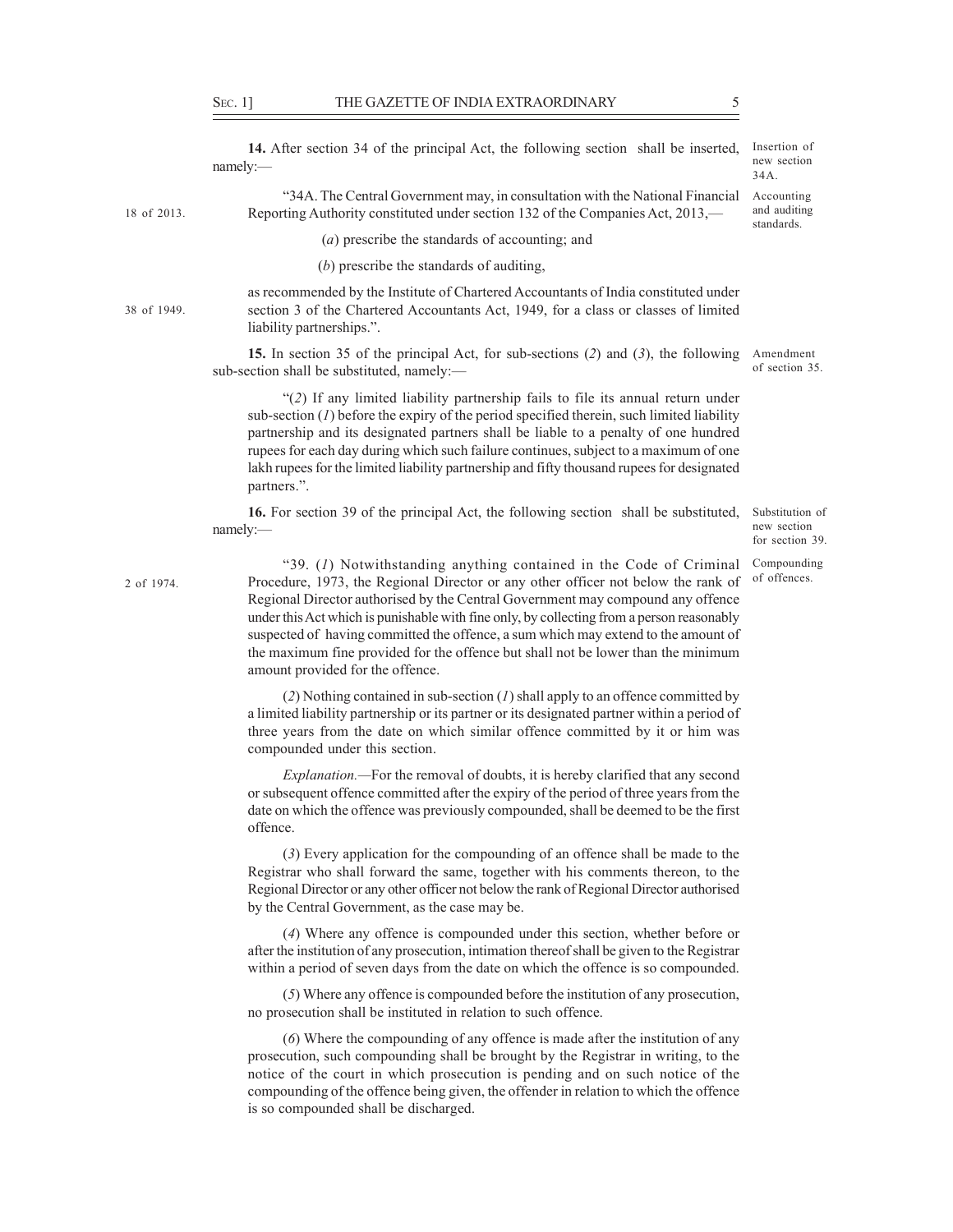THE GAZETTE OF INDIA EXTRAORDINARY [PART II—<br>
(7) The Regional Director or any other officer not below the rank of Regional<br>
Director authorised by the Central Government, while dealing with the proposal for<br>
compounding o (7) The Regional Director or any other officer not below the rank of Regional Director authorised by the Central Government, while dealing with the proposal for compounding of an offence may, by an order, direct any partner, designated partner or other employee of the limited liability partnership to file or register, or on payment of fee or additional fee as required to be paid under this Act, such return, account or other document within such time as may be specified in the order.

(8) Notwithstanding anything contained in this section, if any partner or designated partner or other employee of the limited liability partnership who fails to comply with any order made by the Regional Director or any other officer not below the rank of Regional Director authorised by the Central Government, under sub-section (7), the maximum amount of fine for the offence, which was under consideration of Regional Director or such authorised officer for compounding under this section shall be twice the amount provided in the corresponding section in which punishment for such offence is provided.".

Amendment 17. In section 60 of the principal Act, for sub-section (4), the following sub-section of section 60. shall be substituted, namely:—

> $(4)$  If default is made in complying with the provisions of sub-section  $(3)$ , the limited liability partnership and its every designated partner shall be liable to a penalty of ten thousand rupees, and in case of continuing default, with a further penalty of one hundred rupees for each day after the first during which such default continues, subject to a maximum of one lakh rupees for limited liability partnership and fifty thousand rupees for every designated partner.".

Amendment **18.** In section 62 of the principal Act, for sub-section (4) and *Explanation* occurring of section 62. after sub-section (4), the following sub-section and *Explanation* shall be substituted, namely:— example of the state of the state of the state of the state of the state of the state of the state of the state of the state of the state of the state of the state of the state of the state of the state of the sta

> $(4)$  If default is made in complying with the provisions of sub-section (3), the limited liability partnership and its every designated partner shall be liable to a penalty of ten thousand rupees, and in case of the continuing default, with a further penalty of one hundred rupees for each day, after the first during which such default continues, subject to a maximum of one lakh rupees for limited liability partnership and fifty thousand rupees for every designated partner.

Explanation.—For the purposes of this section,—

 $(i)$  "property" includes property, rights and powers of every description and "liabilities" includes duties of every description;

 $(ii)$  a "limited liability partnership" shall not be amalgamated with a company.'.

19. After section 67 of the principal Act, the following sections shall be inserted, Insertion of namely:— example that the contract of the contract of the contract of the contract of the contract of the contract of the contract of the contract of the contract of the contract of the contract of the contract of the cont new sections namely:-

Establishment Courts.

67A, 67B and 67C.

" $67A$ . (1) The Central Government may, for the purpose of providing speedy trial of offences under this Act, by notification, establish or designate as many Special of Special Courts as may be necessary for such area or areas, as may be specified in the notification.

(2) The Special Court shall consist of

(a) a single Judge holding office as Sessions Judge or Additional Sessions Judge, in case of offences punishable under this Act with imprisonment of three years or more; and

(b) a Metropolitan Magistrate or a Judicial Magistrate of the first class, in the case of other offences,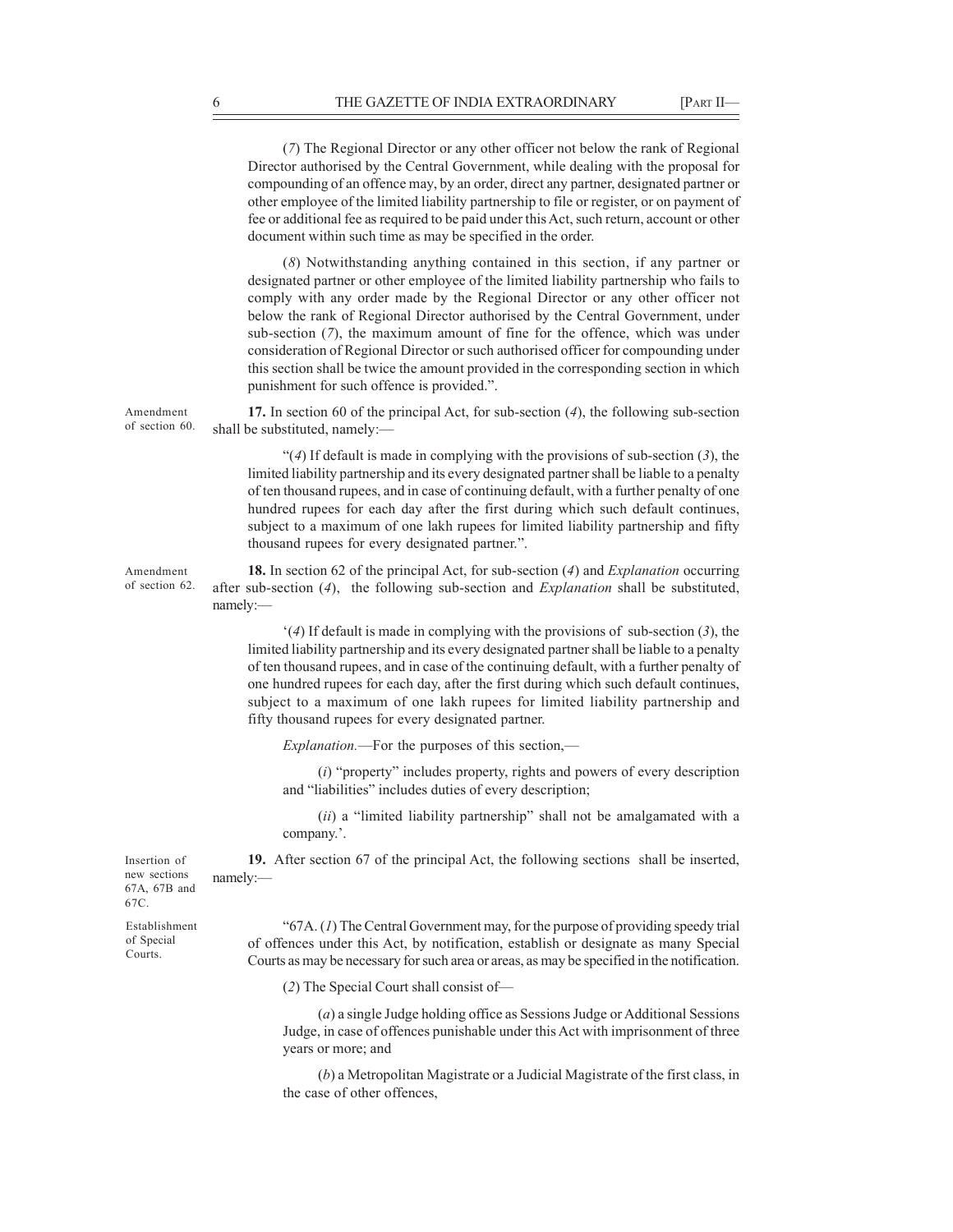| Sec. 1] | THE GAZETTE OF INDIA EXTRAORDINARY                                                                                                                                                                                                                                                                                                                                                                                                                                                                                                                                                                |                                              |
|---------|---------------------------------------------------------------------------------------------------------------------------------------------------------------------------------------------------------------------------------------------------------------------------------------------------------------------------------------------------------------------------------------------------------------------------------------------------------------------------------------------------------------------------------------------------------------------------------------------------|----------------------------------------------|
|         | who shall be appointed by the Central Government with the concurrence of the Chief<br>Justice of the High Court:                                                                                                                                                                                                                                                                                                                                                                                                                                                                                  |                                              |
|         | Provided that until Special Courts are designated or established under<br>sub-section $(I)$ , the Courts designated as Special Courts in terms of section 435 of the<br>Companies Act, 2013 shall be deemed to be Special Courts for the purpose of trial of<br>offences punishable under this Act:                                                                                                                                                                                                                                                                                               |                                              |
|         | Provided further that notwithstanding anything contained in the Code of Criminal<br>Procedure, 1973, any offence committed under this Act, which is triable by a Special<br>Court shall, until a Special Court is established under this Act or the Companies<br>Act, 2013, be tried by a Court of Sessions or the Court of Metropolitan Magistrate or a Judicial<br>Magistrate of the first class, as the case may be, exercising jurisdiction over the area.                                                                                                                                    |                                              |
|         | $67B.$ (1) Notwithstanding anything contained in the Code of Criminal<br>Procedure, 1973, all offences specified under sub-section $(I)$ of section 67A shall be<br>triable only by the Special Court established or designated for the area in which the<br>registered office of the limited liability partnership is situated in relation to which the<br>offence is committed or where there are more than one Special Courts for such area, by<br>such one of them as may be specified in this behalf by the High Court concerned.                                                            | Procedure and<br>powers of<br>Special Court. |
|         | (2) While trying an offence under this Act, a Special Court may also try an<br>offence other than an offence under this Act with which the accused may, under the<br>Code of Criminal Procedure, 1973 be charged at the same trial.                                                                                                                                                                                                                                                                                                                                                               |                                              |
|         | (3) Notwithstanding anything contained in the Code of Criminal Procedure, 1973,<br>the Special Court may, if it thinks fit, try in a summary way any offence under this Act<br>which is punishable with imprisonment for a term not exceeding three years:                                                                                                                                                                                                                                                                                                                                        |                                              |
|         | Provided that in the case of any conviction in a summary trial, no sentence of<br>imprisonment for a term exceeding one year shall be passed:                                                                                                                                                                                                                                                                                                                                                                                                                                                     |                                              |
|         | Provided further that, when at the commencement of or in the course of a summary<br>trial, it appears to the Special Court that the nature of the case is such that the sentence<br>of imprisonment for a term exceeding one year may have to be passed or that it is, for<br>any other reason, undesirable to try the case summarily, the Special Court shall, after<br>hearing the parties, record an order to that effect and thereafter recall any witnesses<br>who may have been examined and proceed to hear or re-hear the case in accordance<br>with the procedure for the regular trial. |                                              |
|         | 67C. The High Court may exercise, so far as may be applicable, all the powers<br>conferred by Chapters XXIX and XXX of the Code of Criminal Procedure, 1973 on a<br>High Court, as if a Special Court within the local limits of the jurisdiction of the High<br>Court were a Court of Sessions trying cases within the local limits of the jurisdiction of<br>the High Court.".                                                                                                                                                                                                                  | Appeal and<br>revision.                      |
|         | 20. After section 68 of the principal Act, the following section shall be inserted, namely:—                                                                                                                                                                                                                                                                                                                                                                                                                                                                                                      | Insertion of<br>new section<br>68A.          |
|         | " $68A$ . (1) For the purpose of exercising such powers and discharging such<br>functions as are conferred on the Central Government by or under this Act or under<br>rules made thereunder and for the purpose of registration of limited liability partnerships<br>under this Act, the Central Government shall, by notification, establish such number of<br>registration offices at such places as it thinks fit, specifying their jurisdiction.                                                                                                                                              | Registration<br>offices.                     |
|         | (2) The Central Government may appoint such Registrars, Additional Registrars,<br>Joint Registrars, Deputy Registrars and Assistant Registrars as it considers necessary,<br>for the registration of limited liability partnerships and discharge of various functions                                                                                                                                                                                                                                                                                                                            |                                              |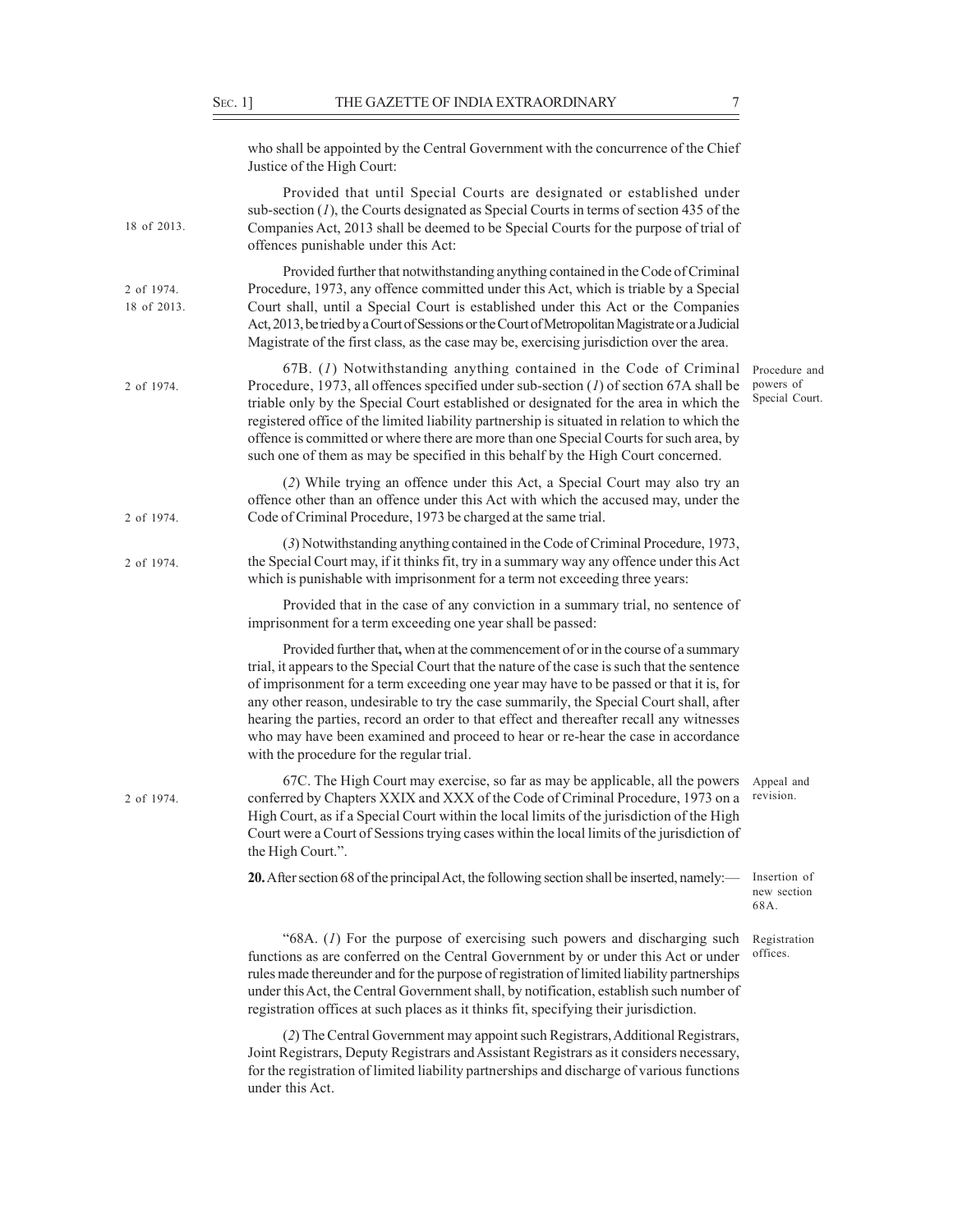THE GAZETTE OF INDIA EXTRAORDINARY [PART II—<br>(3) The powers and duties of the Registrars referred to in sub-section (2) and the<br>terms and conditions of their service shall be such as may be prescribed.<br>(4) The Central Gove (3) The powers and duties of the Registrars referred to in sub-section (2) and the terms and conditions of their service shall be such as may be prescribed. (4) The Central Government may direct the Registrar to prepare a seal or seals for the authentication of documents required for, or connected with the registration of limited liability partnerships.". Substitution of 21. For section 69 of the principal Act, the following section shall be substituted, namely:— example of the state of the state of the state of the state of the state of the state of the state of the state of the state of the state of the state of the state of the state of the state of the state of the sta 69. Any document or return required to be registered or filed under this Act Payment of additional fee. with Registrar, if, is not registered or filed in time provided therein, may be registered or filed after that time, on payment of such additional fee as may be prescribed in addition to any fee as is payable for filing of such document or return: Provided that such document or return shall be filed after the due date of filing, without prejudice to any other action or liability under this Act: Provided further that a different fee or additional fee may be prescribed for different classes of limited liability partnerships or for different documents or returns required to be filed under this Act or rules made thereunder.". Amendment 22. In section 72 of the principal Act, for sub-section (2), the following sub-sections of section 72. shall be substituted, namely:— (2) Any person aggrieved by an order of Tribunal may prefer an appeal to the Appellate Tribunal: Provided that no appeal shall lie to the Appellate Tribunal from an order made by the Tribunal with the consent of parties. (3) Every appeal preferred under sub-section (2) shall be filed within a period of sixty days from the date on which the copy of the order of the Tribunal is made available to the person aggrieved and shall be in such form, and accompanied by such fees, as may be prescribed: Provided that the Appellate Tribunal may entertain an appeal after the expiry of the said period of sixty days, but within a further period of not exceeding sixty days, if it is satisfied that the appellant was prevented by sufficient cause from filing the appeal within the period so specified. (4) On the receipt of an appeal under sub-section (2), the Appellate Tribunal shall, after giving the parties to the appeal an opportunity of being heard, pass such orders thereon as it thinks fit, confirming, modifying or setting aside the order appealed against. (5) The Appellate Tribunal shall send a copy of every order made by it to the Tribunal and the parties to the appeal.". Omission of 23. Section 73 of the principal Act shall be omitted. Substitution of **24.** For section 74 of the principal Act, the following section shall be substituted, namely: 74. If a limited liability partnership or any partner or any designated partner or any other person contravenes any of the provisions of this Act or the rules made thereunder, or any condition, limitation or restriction subject to which any approval, sanction, consent, confirmation, recognition, direction or exemption in relation to any matter has been accorded, given or granted, and for which no penalty or punishment is provided elsewhere in this Act, the limited liability partnership or any partner or any designated partner or any other person, who is in the default, shall be liable to a new section namely:for section 69. section 73. new section for section 74. General penalties.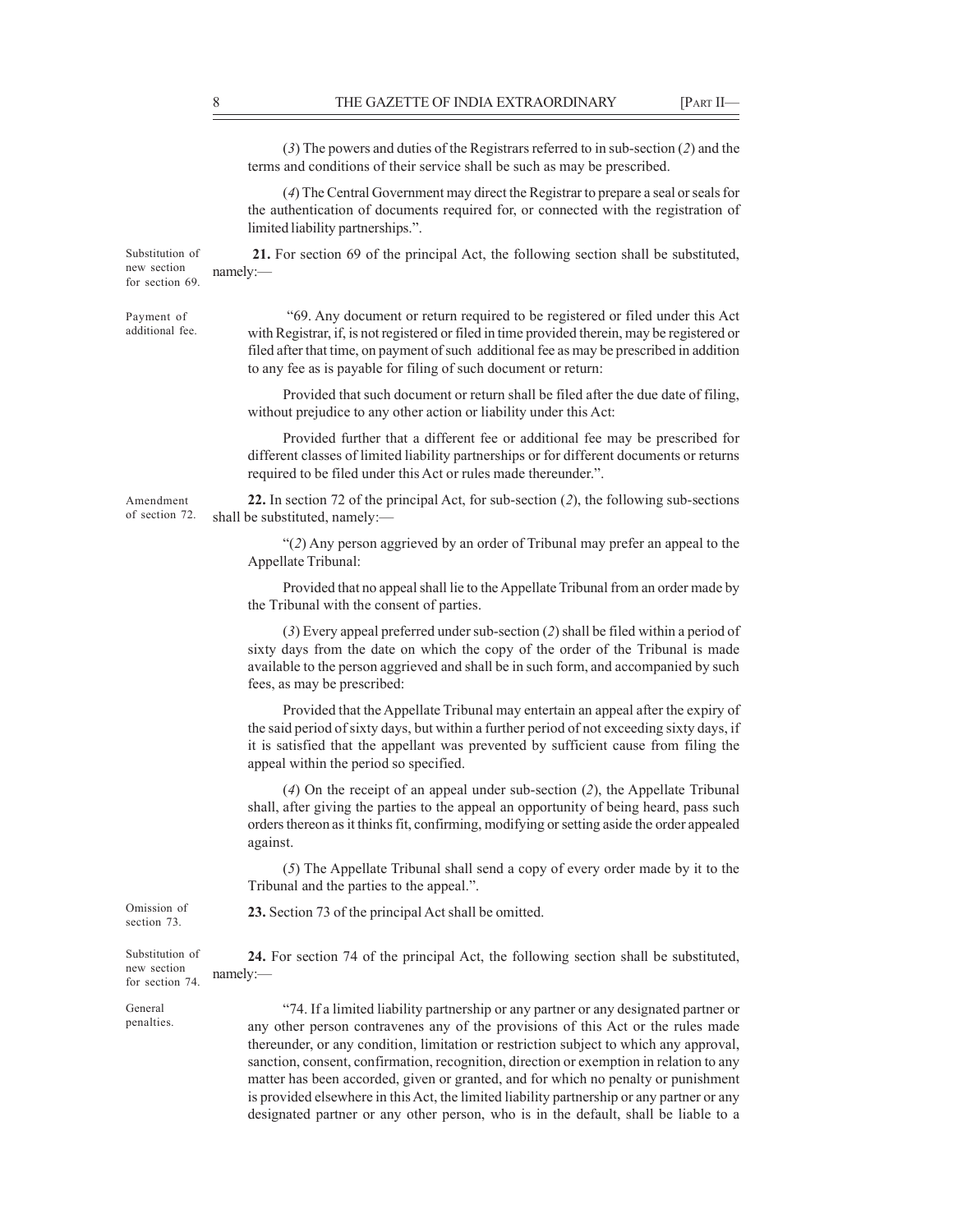SEC. 1] THE GAZETTE OF INDIA EXTRAORDINARY 99<br>
penalty of five thousand rupees and in case of a continuing contravention with a<br>
further penalty of one hundred rupees for each day after the first during which such<br>
contrav penalty of five thousand rupees and in case of a continuing contravention with a further penalty of one hundred rupees for each day after the first during which such contravention continues, subject to a maximum of one lakh rupees.".

25. After section 76 of the principal Act, the following section shall be inserted, namely:— the contract of the contract of the contract of the contract of the contract of the contract of the contract of the contract of the contract of the contract of the contract of the contract of the contract of the c

Insertion of new section 76A. Adjudication

of penalties.

"76A.  $(I)$  For the purposes of adjudging penalties under this Act, the Central Government may, by an order published in the Official Gazette, appoint as many officers of the Central Government, not below the rank of Registrar, as adjudicating officers in such manner as may be prescribed.

(2) The Central Government shall, while appointing adjudicating officers, specify their jurisdiction in the order under sub-section  $(1)$ .

(3) The adjudicating officer may, by an order

(a) impose the penalty on the limited liability partnership or its partners or designated partners or any other person, as the case may be, stating therein any non-compliance or default under the relevant provisions of this Act:

Provided that in case default relates to non-compliance of sub-section (3) of section 34 or sub-section  $(I)$  of section 35 and such default has been rectified either prior to or within thirty days of the issue of the notice by the adjudicating officer, no penalty shall be imposed in this regard and proceedings under this section in respect of such default shall be deemed to be concluded:

Provided further that notwithstanding anything contained in this Act, if penalty is payable for non-compliance of any of the provisions of this Act by a small limited liability partnership or a start-up limited liability partnership or by its partner or designated partner or any other person in respect of such limited liability partnership, then such limited liability partnership or its partner or designated partner or any other person, shall be liable to a penalty which shall be one-half of the penalty specified in such provisions subject to a maximum of one lakh rupees for limited liability partnership and fifty thousand rupees for every partner or designated partner or any other person, as the case may be.

Explanation.—For the purposes of this proviso, the expression "start-up limited liability partnership" means a limited liability partnership incorporated under this Act and recognised as such in accordance with the notifications issued by the Central Government from time to time.

(b) direct such limited liability partnership or its partner or designated partner or any other person, as the case may be, to rectify the default, wherever he considers fit for reasons to be recorded in writing.

(4) The adjudicating officer shall, before imposing any penalty, give an opportunity of being heard to such limited liability partnership or its partner or designated partner or any other person, who is in default.

(5) Any person aggrieved by an order made by the adjudicating officer under sub-section (3) may prefer an appeal to the Regional Director having jurisdiction in the matter.

(6) Every appeal made under sub-section (5) shall be filed within a period of sixty days from the date on which the copy of the order made by the adjudicating officer is received by the aggrieved person and shall be in such form, manner and accompanied by such fees as may be prescribed:

Provided that the Regional Director may, for the reasons to be recorded in writing, extend the period of filing an appeal, under this sub-section, by not more than thirty days.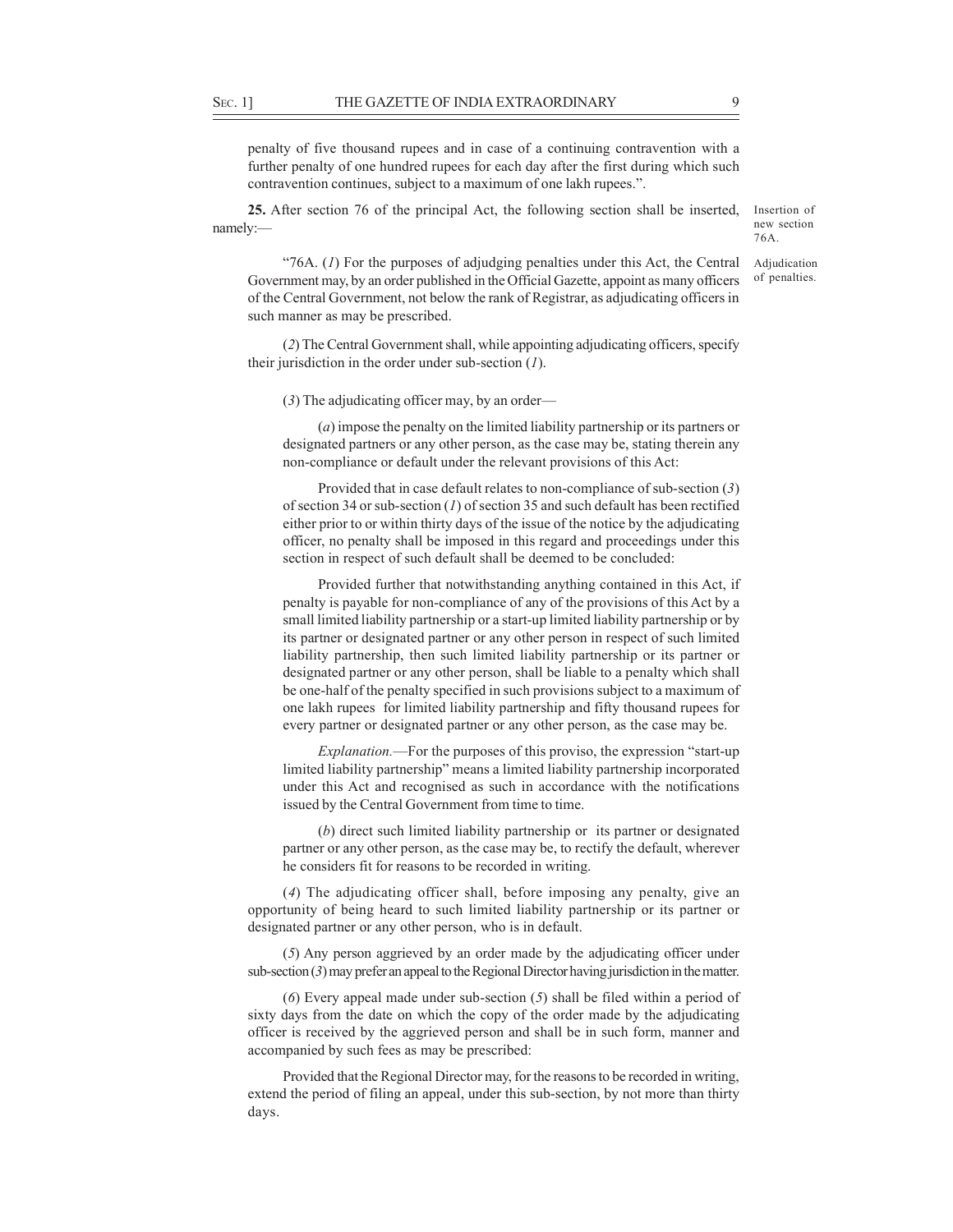|                                                    | 10<br>THE GAZETTE OF INDIA EXTRAORDINARY                                                                                                                                                                                                                                                                                                                                                                                                                                                                                                                                          | [PART II- |
|----------------------------------------------------|-----------------------------------------------------------------------------------------------------------------------------------------------------------------------------------------------------------------------------------------------------------------------------------------------------------------------------------------------------------------------------------------------------------------------------------------------------------------------------------------------------------------------------------------------------------------------------------|-----------|
|                                                    | (7) The Regional Director may, after giving an opportunity of being heard to the<br>parties to the appeal, pass such order as he thinks fit, confirming, modifying or setting<br>aside the order appealed against.                                                                                                                                                                                                                                                                                                                                                                |           |
|                                                    | (8) Where a limited liability partnership fails to comply with the order made<br>under sub-section $(3)$ or sub-section $(7)$ , as the case may be, within a period of ninety<br>days from the date of receipt of the copy of the order, such limited liability partnership<br>shall be punishable with fine which shall not be less than twenty-five thousand rupees,<br>but may extend to five lakh rupees.                                                                                                                                                                     |           |
|                                                    | (9) Where a partner or designated partner of a limited liability partnership or any<br>other person who is in default fails to comply with an order made under sub-section $(3)$<br>or sub-section $(7)$ , as the case may be, within a period of ninety days from the date of<br>receipt of the copy of the order, such partner or designated partner or any other person<br>shall be punishable with imprisonment which may extend to six months or with fine<br>which shall not be less than twenty-five thousand rupees but may extend to one lakh<br>rupees, or with both.". |           |
| Substitution of<br>new sections<br>for section 77. | 26. For section 77 of the principal Act, the following sections shall be substituted,<br>namely:                                                                                                                                                                                                                                                                                                                                                                                                                                                                                  |           |
| Jurisdiction of<br>Courts.                         | "77. Subject to the provisions contained in section 67A and section 67B, on and<br>from the date of establishment or designation of Special Courts under this Act,—                                                                                                                                                                                                                                                                                                                                                                                                               |           |
|                                                    | (i) the Special Court referred to in clause (a) of sub-section (2) of<br>section 67A shall have jurisdiction and power to impose punishment under<br>section 30 of the Act; and                                                                                                                                                                                                                                                                                                                                                                                                   |           |
|                                                    | $(ii)$ the criminal cases against the limited liability partnership or its partners<br>or designated partners or any other person in default filed under this Act and<br>pending before the court of Judicial Magistrate of the first class or Metropolitan<br>Magistrate, as the case may be, shall be transferred to the Special Court referred<br>to in clause (b) of sub-section (2) of section 67A.                                                                                                                                                                          |           |
| Cognizance of<br>offences.                         | 77A. No court, other than the Special Courts referred to in section 67A, shall take<br>cognizance of any offence punishable under this Act or the rules made thereunder save<br>on a complaint in writing made by the Registrar or by any officer not below the rank of<br>Registrar duly authorised by the Central Government for this purpose.".                                                                                                                                                                                                                                |           |
| Amendment<br>of section 79.                        | 27. In section 79 of the principal Act, in sub-section $(2)$ ,—                                                                                                                                                                                                                                                                                                                                                                                                                                                                                                                   |           |
|                                                    | ( <i>i</i> ) for clause ( <i>a</i> ), the following clauses shall be substituted, namely:—                                                                                                                                                                                                                                                                                                                                                                                                                                                                                        |           |
|                                                    | "(a) the contribution of such higher amount under sub-clauses $(i)$ and $(ii)$<br>of clause $(ta)$ of section 2;                                                                                                                                                                                                                                                                                                                                                                                                                                                                  |           |
|                                                    | (aa) the terms and conditions to be fulfilled by class or classes of limited<br>liability partnerships under long line to clause $(ta)$ of section 2;                                                                                                                                                                                                                                                                                                                                                                                                                             |           |
|                                                    | $(ab)$ the form and manner of prior consent to be given by designated<br>partner under sub-section $(3)$ of section 7;";                                                                                                                                                                                                                                                                                                                                                                                                                                                          |           |
|                                                    | (ii) after clause (k), the following clause shall be inserted, namely:—                                                                                                                                                                                                                                                                                                                                                                                                                                                                                                           |           |
|                                                    | " $(ka)$ the manner of allotting a new name to the limited liability partnership<br>under sub-section $(3)$ of section 17;";                                                                                                                                                                                                                                                                                                                                                                                                                                                      |           |
|                                                    | ( <i>iii</i> ) after clause ( <i>t</i> ), the following clause shall be inserted, namely:—                                                                                                                                                                                                                                                                                                                                                                                                                                                                                        |           |
|                                                    | "(ta) the standards of accounting and auditing under section 34A;";                                                                                                                                                                                                                                                                                                                                                                                                                                                                                                               |           |
|                                                    | $(iv)$ after clause (zf), the following clauses shall be inserted, namely:—                                                                                                                                                                                                                                                                                                                                                                                                                                                                                                       |           |
|                                                    | " $(zfa)$ the powers and duties to be discharged by the Registrars and the<br>terms and conditions of their service under sub-section $(3)$ of section 68A;                                                                                                                                                                                                                                                                                                                                                                                                                       |           |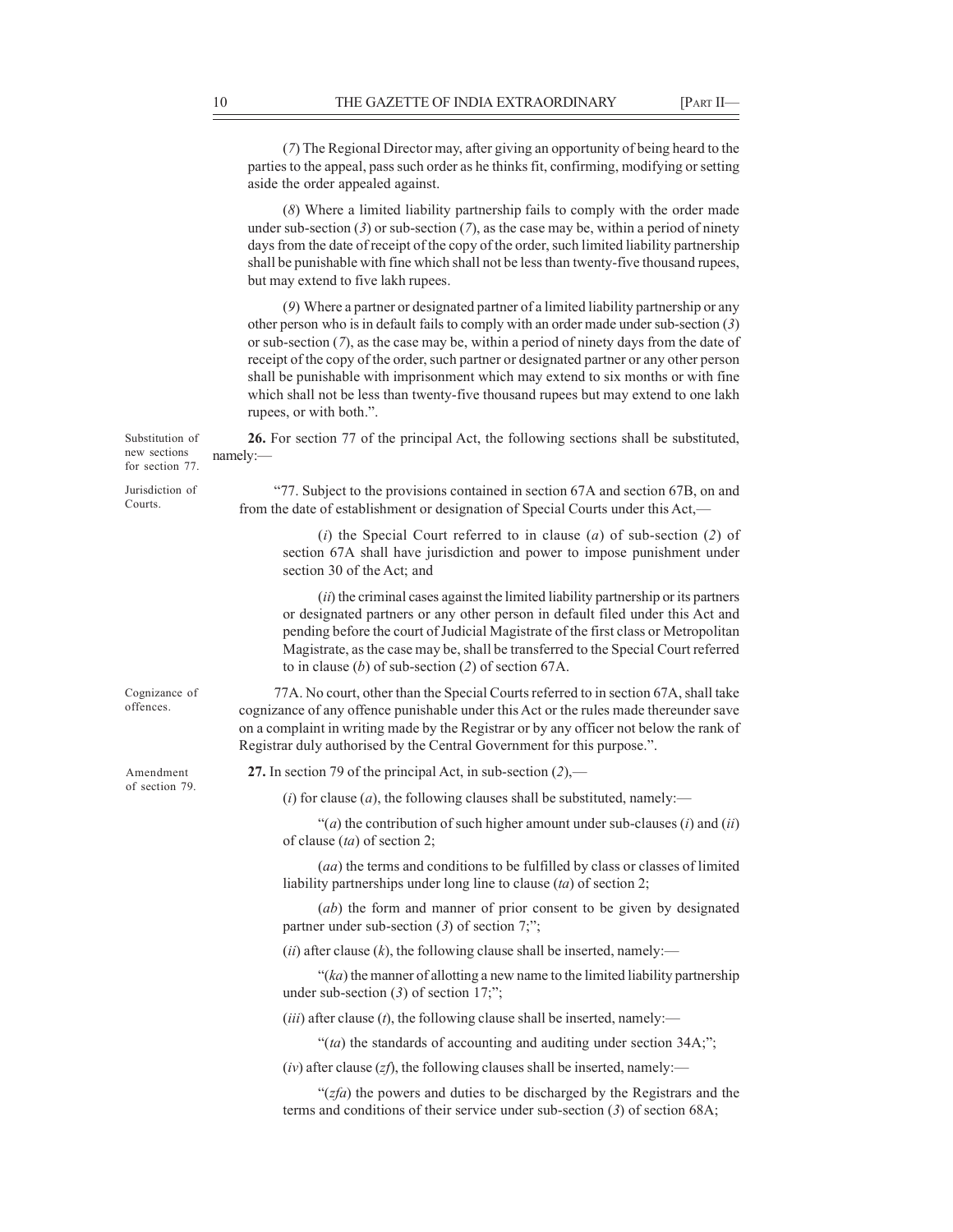SEC. 1] THE GAZETTE OF INDIA EXTRAORDINARY 11<br>
(*zfb*) the payment of additional fee for filing of document or return and the payment of different fee or additional fee under section 69;<br>
(*zfc*) the form and fee for fili  $(zfb)$  the payment of additional fee for filing of document or return and the payment of different fee or additional fee under section 69;

 $(zfc)$  the form and fee for filing of appeal under sub-section (3) of section  $72$ ;":

(v) after clause (zg), the following clauses shall be inserted, namely:—

 $\degree$ (*zga*) the manner of appointing adjudicating officers for adjudging penalty under sub-section  $(I)$  of section 76A;

 $(zgb)$  the form, manner and fee for filing an appeal against the order made by the adjudicating officer under sub-section  $(6)$  of section 76A;";

(*vi*) in clause  $(zl)$ , the word "and" occurring at the end shall be omitted;

(*vii*) after clause (*zm*), the following clause shall be inserted, namely:—

 $((zn)$  any other matter which is to be, or may be, prescribed, or in respect of which provision is to be made by rules.".

**28.** In section 80 of the principal Act, after sub-section  $(I)$ , the following sub-section Amendment shall be inserted, namely:

of section 80.

" $(1A)$  Notwithstanding anything contained in sub-section  $(1)$ , if any difficulty arises in giving effect to the provisions of this Act as amended by the Limited Liability Partnership (Amendment) Act, 2021, the Central Government may, by order published in the Official Gazette, make such provisions not inconsistent with the provisions of this Act, as may appear to it to be necessary for removing the difficulty:

Provided that no such order shall be made under this section after the expiry of a period of three years from the date of commencement of the Limited Liability Partnership (Amendment) Act, 2021.".

29. Section 81 of the principal Act shall be omitted.

Omission of section 81.

<u> Andreas Andreas Andreas Andreas Andreas Andreas Andreas Andreas Andreas Andreas Andreas Andreas Andreas Andr</u>

ANOOP KUMAR MENDIRATTA, Secretary to the Govt. of India.

UPLOADED BY THE MANAGER, GOVERNMENT OF INDIA PRESS, MINTO ROAD. NEW DELHI-110002 AND PUBLISHED BY THE CONTROLLER OF PUBLICATIONS, DELHI-110054.

MGIPMRND-715GI(S3)-13-08-2021.